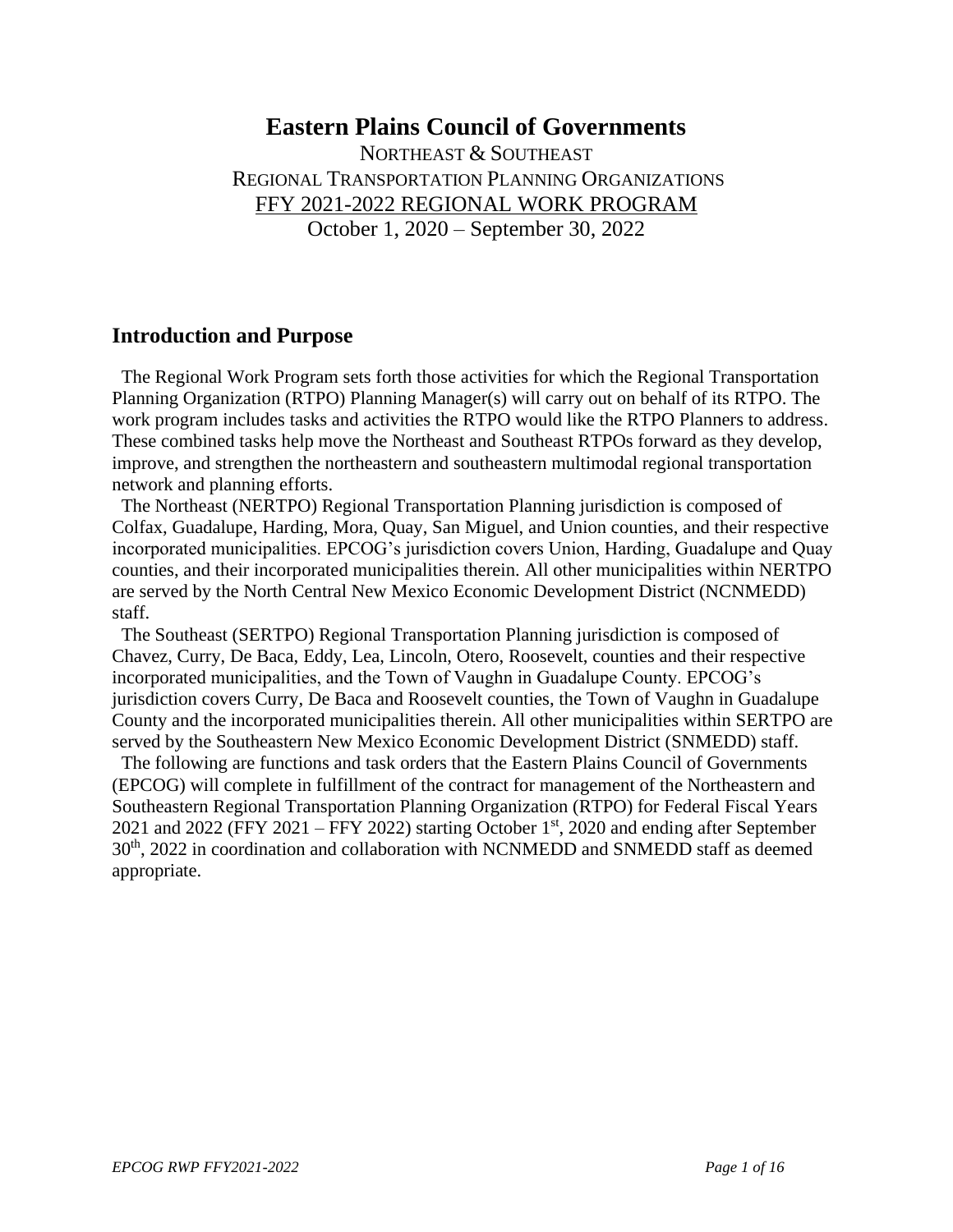#### Function 1. Long-Range Planning and Implementation

- Task 1.1 Initiate and coordinate long-range regional transportation planning with other local, regional and statewide planning initiatives. Collaborate with NMDOT and other partners to identify and document current and future transportation needs, plans, and projects for inclusion in the RTPO Long-Range Regional Transportation Plan (RTP).
	- 1.1.1 Review and update the RTP, including tasks and goals, at least once every five years in coordination with the NMDOT Long Range Statewide Transportation Plan (LRSTP) update.
	- 1.1.2 Conduct and/or participate in corridor studies, transportation-related subarea plans, and regional and local multi-modal and intermodal planning activities, including bicycle master plans, comprehensive plans, transportation plans, safety plans, etc.
	- 1.1.3 Support and coordinate long-range regional transportation planning with other local, regional, and statewide planning initiatives, such as Infrastructure Capital Improvement Plans (ICIP), the Statewide Transportation Improvement Program (STIP), and legislative capital outlay priorities.
- Task 1.2 Create and implement a strategic plan for implementation of the action items identified by RTPO members and stakeholders as part of the RTP development process.

| Function 1              | <b>Budgeted</b><br>Hours<br>(21) | Actual<br>Hours | Other Specific<br>Costs | <b>Budgeted</b><br>Hours<br>(22) | Actual<br>Hours | Other Specific<br>Costs |
|-------------------------|----------------------------------|-----------------|-------------------------|----------------------------------|-----------------|-------------------------|
| <b>FFY</b>              |                                  |                 |                         |                                  |                 |                         |
| 2021/2022               |                                  | N/A             |                         |                                  | N/A             |                         |
| <b>Budget</b>           |                                  |                 |                         |                                  |                 |                         |
| 1 <sup>st</sup> Quarter | 50                               |                 |                         | 50                               |                 |                         |
| $2nd$ Quarter           | 50                               |                 |                         | 50                               |                 |                         |
| $3rd$ Quarter           | 50                               |                 |                         | 50                               |                 |                         |
| $4th$ Quarter           | 50                               |                 |                         | 50                               |                 |                         |
| <b>Balance</b>          | 200                              |                 |                         | 200                              |                 |                         |

#### Function 1 Activity Tracking

| $1st$ Quarter Report         |  |
|------------------------------|--|
| $\sim 2^{nd}$ Quarter Report |  |
| $1^{3^{rd}}$ Quarter Report  |  |
| $4th$ Ouarter Report         |  |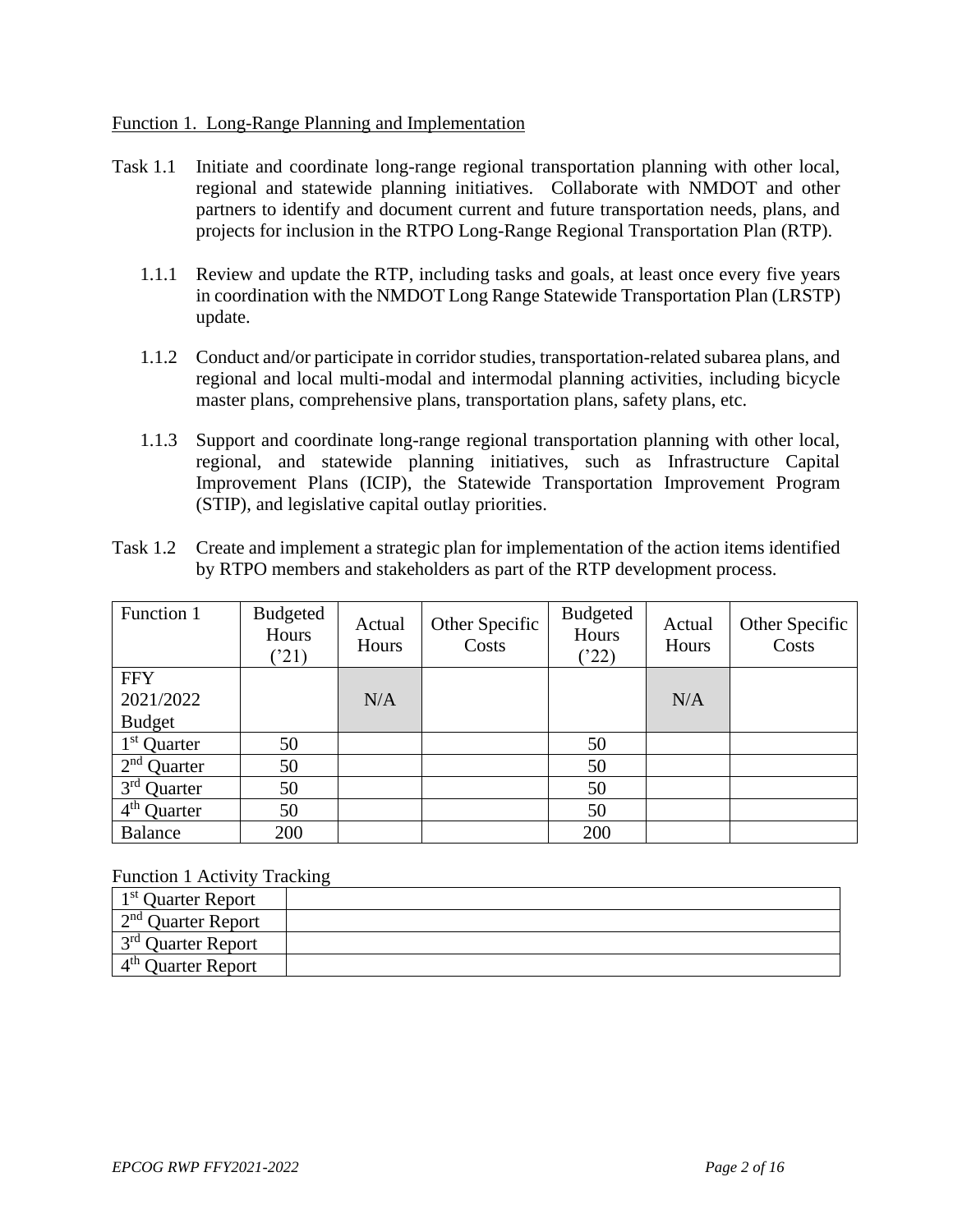#### Function 2. Technical Support and Data Management

- Task 2.1 Collect and manage data, perform technical planning and plan development, in coordination with the transportation goals, trends and needs developed and identified in the RTP.
	- 2.1.1 Collect and evaluate new population, economic development, travel demand and forecast data, projects and trends to inform regional planning efforts, and distribute this information with local counties and communities. Data to be collected and maintained by the RTPO may include land use data, demographic and population data, freight data, traffic count and crash data, and any other data that supports the goals and actions outlined in the RTP.
	- 2.1.2 Assist project applicants with analysis, data collection and other technical support for transportation planning, project identification, and project development.
- Task 2.2 Assist RTPO members and work with NMDOT staff on roadway and corridor-level classification and analysis, in accordance with the currently adopted rules, guidelines, and procedures. Keep members informed about criteria, timelines, and requirements for submittal of proposals to modify classifications.
	- 2.2.1 Assist RTPO members and work with NMDOT staff on post-Census Urban Area Boundary Smoothing, as appropriate. Keep members informed about criteria, timelines, and requirements for submittal of proposals to modify Urban Area and Small Urban Area designations, based on FHWA Area Definitions.

| Function 2     | <b>Budgeted</b><br>Hours<br>$^{\prime}21)$ | Actual<br>Hours | Other Specific<br>Costs | <b>Budgeted</b><br>Hours<br>$(^{4}22)$ | Actual<br>Hours | Other Specific<br>Costs |
|----------------|--------------------------------------------|-----------------|-------------------------|----------------------------------------|-----------------|-------------------------|
| <b>FFY</b>     |                                            |                 |                         |                                        |                 |                         |
| 2021/2022      |                                            | N/A             |                         |                                        | N/A             |                         |
| <b>Budget</b>  |                                            |                 |                         |                                        |                 |                         |
| $1st$ Quarter  | 35                                         |                 |                         | 35                                     |                 |                         |
| $2nd$ Quarter  | 35                                         |                 |                         | 35                                     |                 |                         |
| $3rd$ Quarter  | 35                                         |                 |                         | 35                                     |                 |                         |
| $4th$ Quarter  | 35                                         |                 |                         | 35                                     |                 |                         |
| <b>Balance</b> | 140                                        |                 |                         | 140                                    |                 |                         |

Function 2 Activity Tracking

| 1 <sup>st</sup> Quarter Report |  |
|--------------------------------|--|
| $\sim 2^{nd}$ Quarter Report   |  |
| $1^{3^{rd}}$ Quarter Report    |  |
| 4 <sup>th</sup> Quarter Report |  |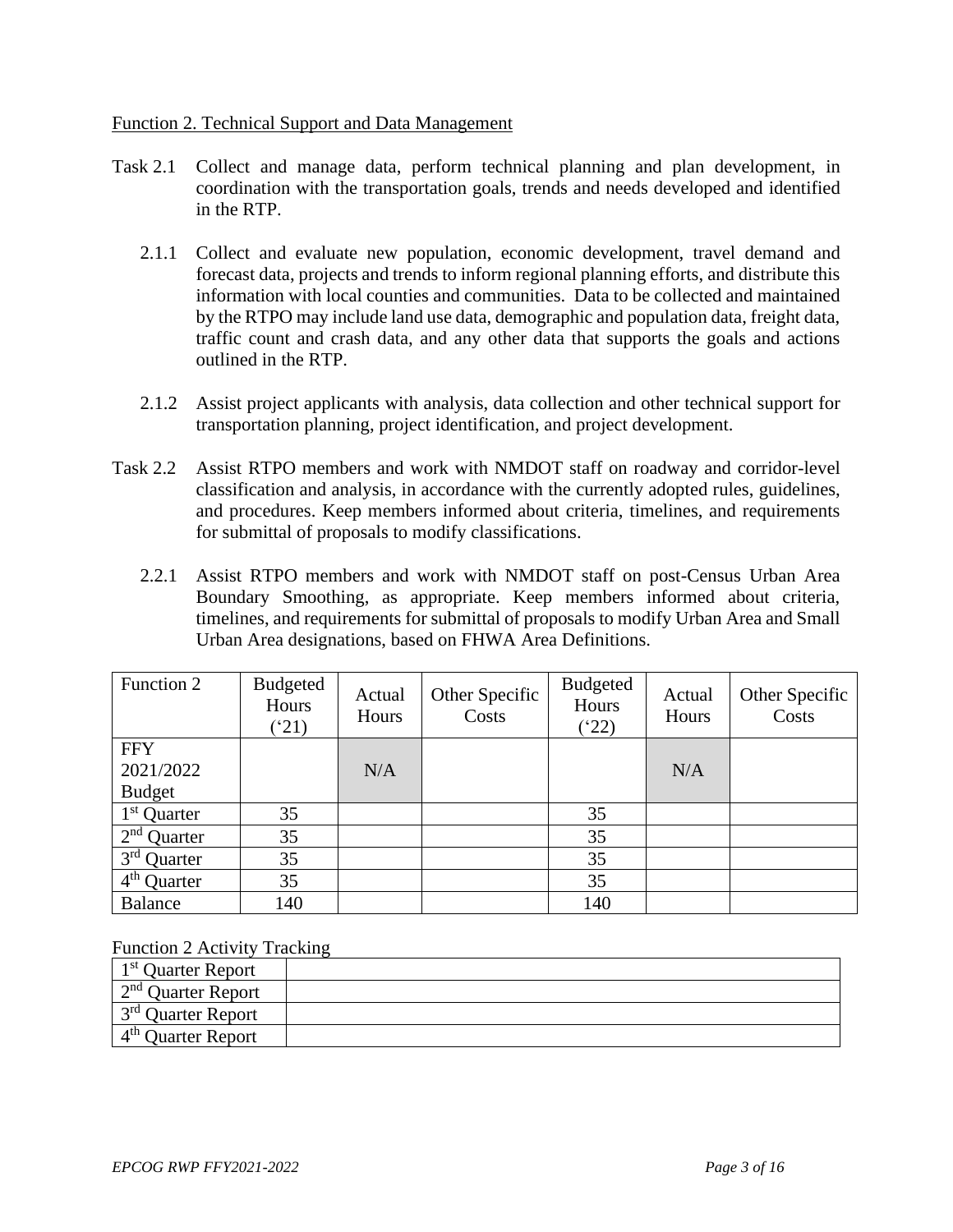#### Function 3. Project Development and Monitoring

Task 3.1 Assist project applicants in developing projects.

- 3.1.1 Provide information to potential applicants about funding opportunities.
- 3.1.2 Assist project applicants to identify projects that may be eligible for transportation funding from federal, state or other sources based upon appropriate plans and applicable data
- 3.1.3 Assist project applicants with applications for NMDOT federal and state transportation funding programs. Follow current adopted New Mexico Administrative Code (NMAC) and/or program guides provided by NMDOT for project eligibility, program guidelines, and application timelines. Submit all complete applications to the designated NMDOT coordinator in accordance with the schedule outlined in the applicable NMAC and/or guide(s).
- 3.1.4 Assist project applicants with identification of safety issues that warrant Road Safety Assessments, Safety Plans, and/or qualify for Highway Safety Improvement Program funding.
- Task 3.2 Manage preliminary project review process.
	- 3.2.1 Establish and implement a process for RTPO members to prepare and submit Project Feasibility Forms (PFFs) and Project Prospectus Forms (PPFs), through coordination with NMDOT District(s).
	- 3.2.2 Assist project applicants with development of PFFs and PPFs; ensure that all members are fully informed of the process and timelines, and support entities in accessing all forms and data required to complete the forms.
	- 3.2.3 Ensure members are informed of Americans with Disabilities Act (ADA) and Title VI plan requirements for all recipients/applicants of federal funds.
	- 3.2.4 Work with RTPO members to establish scoring criteria for project prioritization, based on goals and action items included in the RTP, the current NMDOT LRSTP, the Active Transportation and Recreational Programs Guide, Congestion Mitigation and Air Quality Improvement (CMAQ) Program Guide, and other guidance from NMDOT.
	- 3.2.5 Develop and maintain a prioritized list of projects based on the regional goals articulated in the RTP, and the statewide goals in the NMDOT LRSTP, as well as Technical and Policy Committee review and input. This list will serve as the Regional Transportation Improvement Program Recommendations (RTIPR) list and be submitted to the NMDOT District for potential federal and state funding opportunities on an every-other-year basis (at a minimum). RTIPR development will occur based on an official RTPO schedule: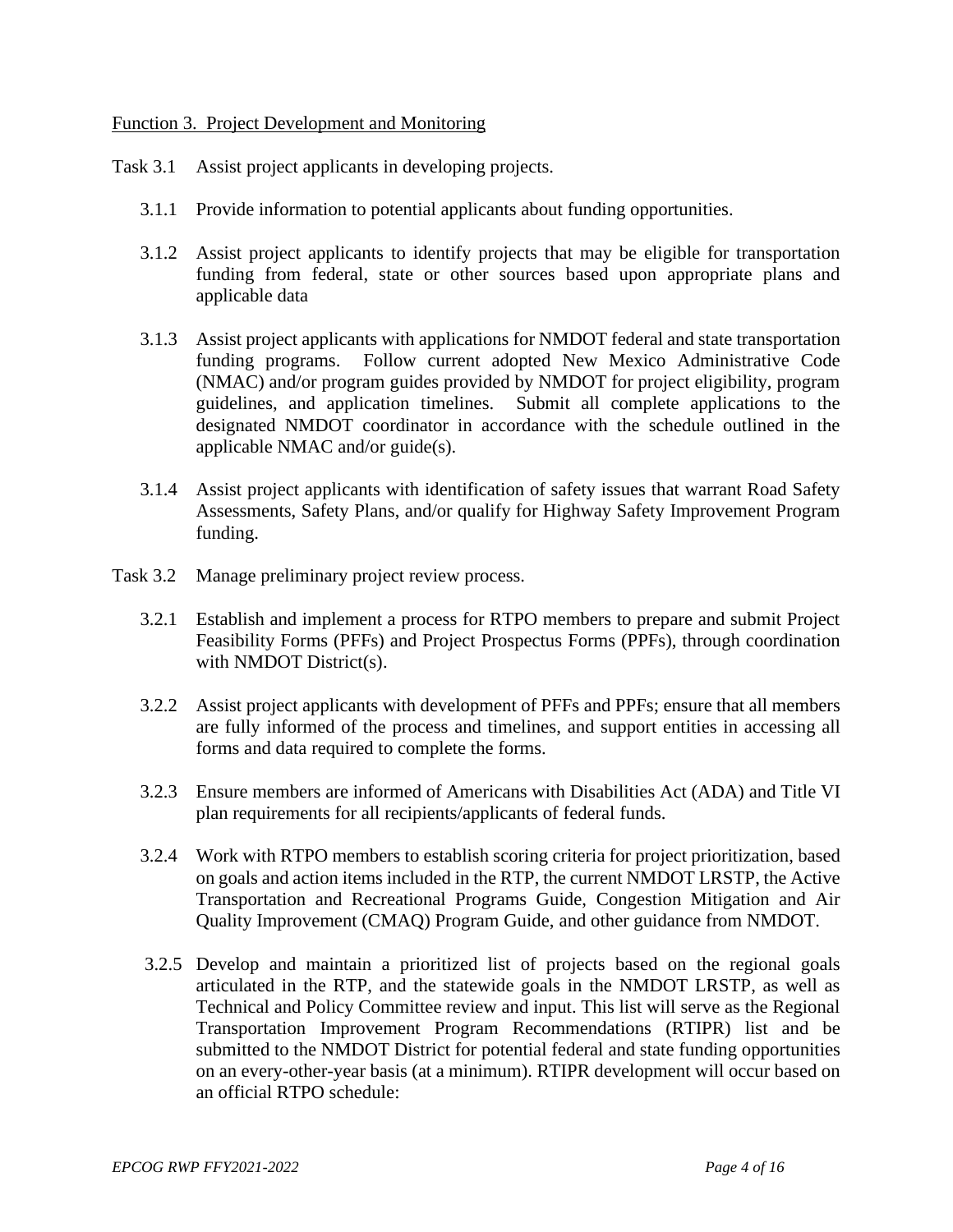Northeast Schedule: [https://63f4702e-4fad-4e91-b2f6-](https://63f4702e-4fad-4e91-b2f6-805cec2eb71c.filesusr.com/ugd/b4c66d_11f4b05ec9c74117831f24082e7f98be.pdf) [805cec2eb71c.filesusr.com/ugd/b4c66d\\_11f4b05ec9c74117831f24082e7f98be.pdf](https://63f4702e-4fad-4e91-b2f6-805cec2eb71c.filesusr.com/ugd/b4c66d_11f4b05ec9c74117831f24082e7f98be.pdf)

Southeast Schedule: [https://63f4702e-4fad-4e91-b2f6-](https://63f4702e-4fad-4e91-b2f6-805cec2eb71c.filesusr.com/ugd/b4c66d_df1465c351804087a08fcb4f4fa286fb.pdf) [805cec2eb71c.filesusr.com/ugd/b4c66d\\_df1465c351804087a08fcb4f4fa286fb.pdf](https://63f4702e-4fad-4e91-b2f6-805cec2eb71c.filesusr.com/ugd/b4c66d_df1465c351804087a08fcb4f4fa286fb.pdf)

- Task 3.3 Provide assistance to local governments interested in pursuing transportation system development and coordination activities.
	- 3.3.1 Facilitate prioritization of Public Transit Program applications for the RTPO area in response to the state-wide prioritization schedule established by NMDOT Transit and Rail Section. Submit the results to the NMDOT Transit Bureau in accordance with that schedule. Include the results in the RTPO RTIPR.
	- 3.3.2 Support efforts on regional transportation system development through coordination with local entities and NMDOT Transit & Rail Division.
- Task 3.4 Track the progress of Statewide Transportation Improvement Program (STIP) projects within the RTPO region and ensure regular communication between the project sponsors, NMDOT staff and others to ensure the projects are meeting deadlines outlined in the Tribal/Local Public Agency (T/LPA) Handbook. Keep project applicants informed on project status, including through review of complete regional STIP project lists at meetings, and assist RTPO members with issues that may arise.

| Function 3                         | <b>Budgeted</b><br>Hours<br>$^{\prime}21)$ | Actual<br>Hours | Other Specific<br>Costs | <b>Budgeted</b><br>Hours<br>(22) | Actual<br>Hours | Other Specific<br>Costs |
|------------------------------------|--------------------------------------------|-----------------|-------------------------|----------------------------------|-----------------|-------------------------|
| <b>FFY</b>                         |                                            |                 |                         |                                  |                 |                         |
| 2021/2022                          |                                            | N/A             |                         |                                  | N/A             |                         |
| <b>Budget</b>                      |                                            |                 |                         |                                  |                 |                         |
| $1st$ Quarter                      | 85                                         |                 |                         | 85                               |                 |                         |
| $2nd$ Quarter                      | 85                                         |                 |                         | 85                               |                 |                         |
| $3rd$ Quarter                      | 85                                         |                 |                         | 85                               |                 |                         |
| $\overline{4}^{\text{th}}$ Quarter | 85                                         |                 |                         | 85                               |                 |                         |
| Balance                            | 340                                        |                 |                         | 340                              |                 |                         |

Function 3 Activity Tracking

| 1 <sup>st</sup> Quarter Report |  |
|--------------------------------|--|
| $2nd$ Ouarter Report           |  |
| 3 <sup>rd</sup> Quarter Report |  |
| $4th$ Quarter Report           |  |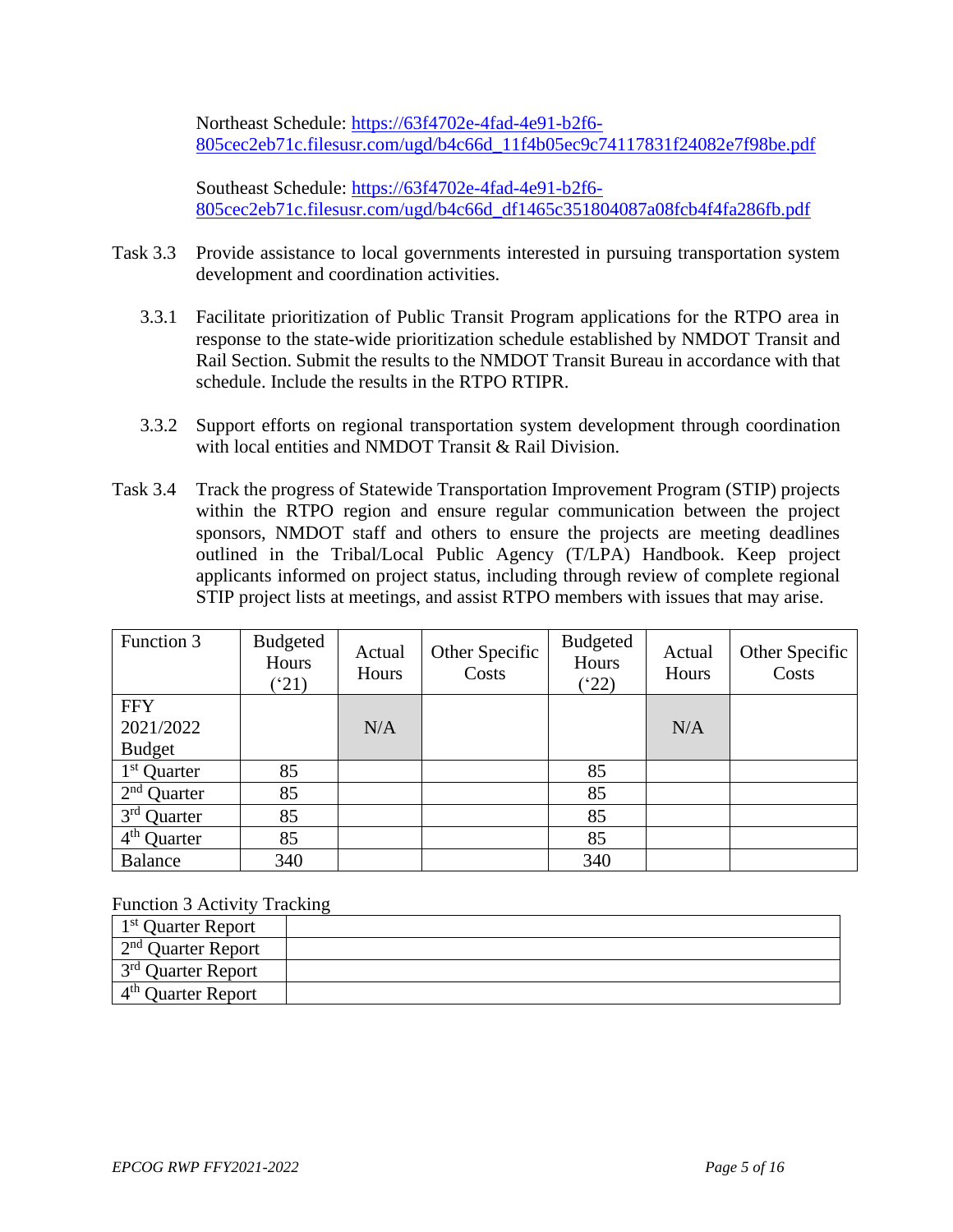#### Function 4. Other Activities and Projects

- Task 4.1 Coordinate and participate with NMDOT staff on special studies or projects specified in the NMDOT Planning Work Program. Provide periodic updates to RTPO members on the status of the studies/projects and involve the members in this effort as appropriate.
- Task 4.2 Coordinate and participate with the Councils of Governments (COGs) and applicable New Mexico State agency staff on legislative studies related to state-wide or RTPOspecific transportation issues, as appropriate.
- Task 4.3 Monitor development of federal and state laws affecting the transportation system and provide information about the contents and status to RTPO members.
- Task 4.4 Attend/manage RTPO Roundtable and special meetings.
- Task 4.5 Attend in-state and out-of-state conferences, training sessions, or special meetings for professional development opportunities. This task includes the purchase of any supporting materials that may be needed to coordinate, conduct or attend the conference, training session or meeting. RTPO staff may attend these out-of-state trainings during this RWP:
	- American Planning Association Conferences
		- o National Planning Conference
	- National Association of Developmental Organizations (NADO) Conferences o National Regional Transportation Conference
	- Southwest Region Economic Development Association (SWREDA)
	- Transportation Research Board Conferences
		- o Health and Active Transportation Conference
	- Safe Routes to School National Conference
	- Ports-to-Plains Conference
	- American Association of State Highway Officials (AASHTO) Conferences
- Task 4.6 Participate in miscellaneous transportation-related programs and special projects in or related to the RTPO region.

| Function 4                        | Budgeted<br>Hours<br>(21) | Actual<br>Hours | Other Specific<br>Costs | <b>Budgeted</b><br>Hours<br>$(^{4}22)$ | Actual<br>Hours | Other Specific<br>Costs |
|-----------------------------------|---------------------------|-----------------|-------------------------|----------------------------------------|-----------------|-------------------------|
| <b>FFY</b><br>2021/2022           |                           | N/A             |                         |                                        | N/A             |                         |
| <b>Budget</b>                     |                           |                 |                         |                                        |                 |                         |
| $1st$ Quarter                     | 60                        |                 |                         | 60                                     |                 |                         |
| $2nd$ Quarter                     | 60                        |                 |                         | 60                                     |                 |                         |
| 3 <sup>rd</sup> Quarter           | 60                        |                 |                         | 60                                     |                 |                         |
| $4^{\text{th}}$<br><b>Quarter</b> | 60                        |                 |                         | 60                                     |                 |                         |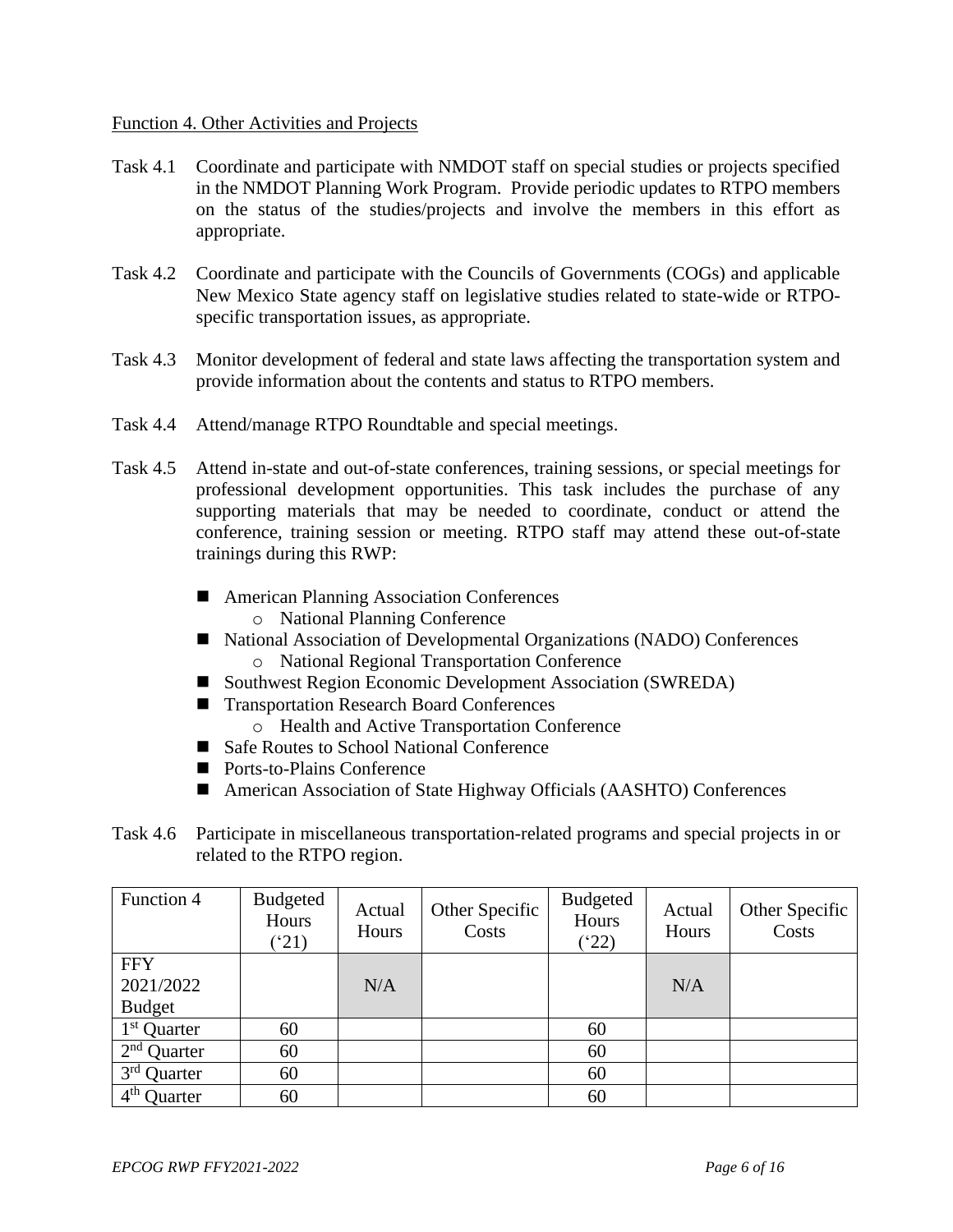| . | ᠇៶<br>-<br>__ |  | __ |  |
|---|---------------|--|----|--|

Function 4 Activity Tracking

| 1 <sup>st</sup> Quarter Report |  |
|--------------------------------|--|
| $2nd$ Quarter Report           |  |
| $1^{3^{rd}}$ Quarter Report    |  |
| $4th$ Ouarter Report           |  |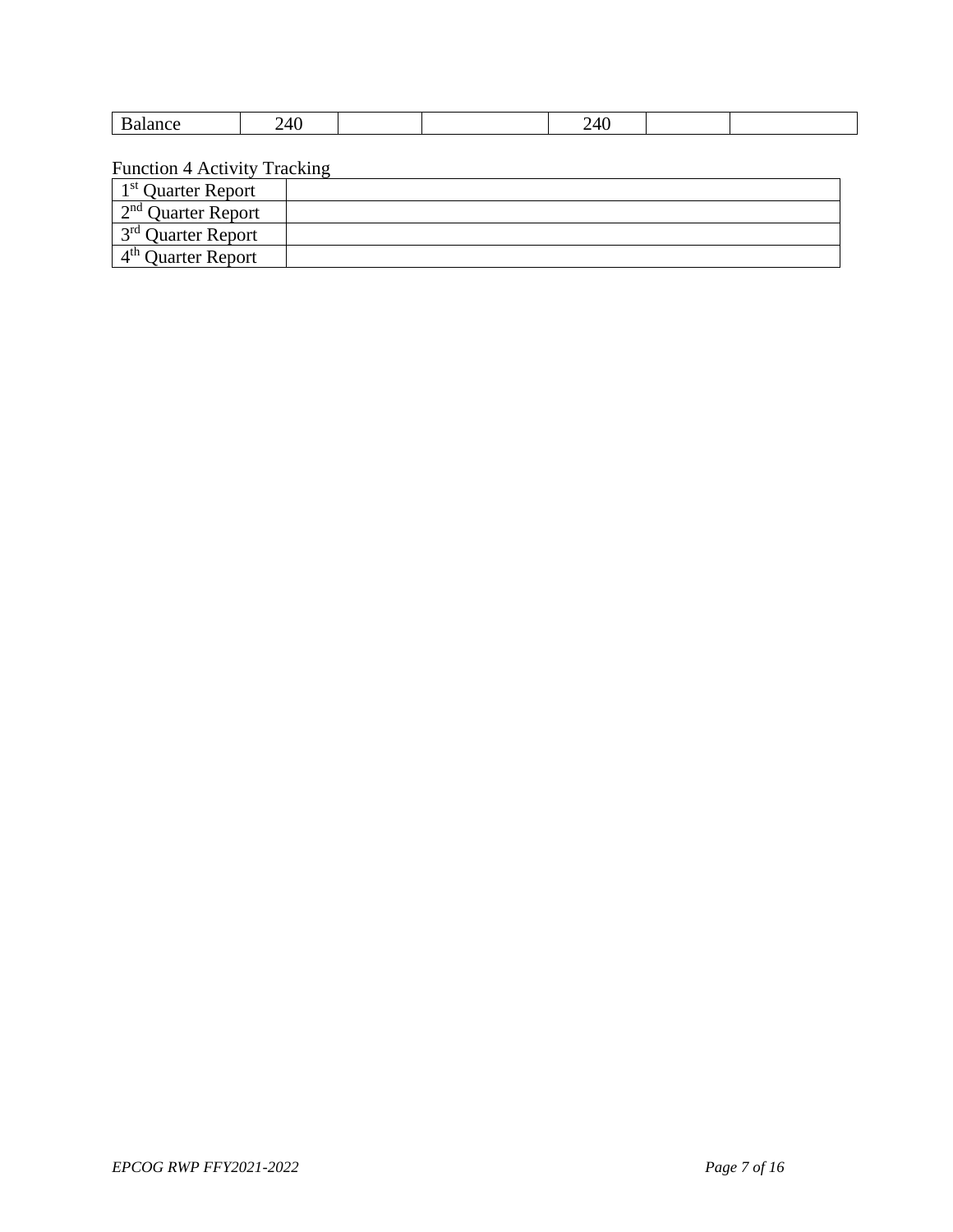#### Function 5. General RTPO Support

- Task 5.1 Organize and facilitate all meetings of the RTPO in accordance with the Public Participation Plan.
	- 5.1.1 Document the RTPOs public participation process including but not limited to, procedures the RTPO uses to comply with the New Mexico Open Meetings Act [NMSA 1978, Sections 10-51-1, et. seq.] and 23 CFR 450.
	- 5.1.2 Per the New Mexico Open Meetings Act (NMSA,1978, Section 10-15-1(D)) and 23 CFR 450.210, provide compliant public notice for all official RTPO Committee meetings.
	- 5.1.3 Provide RTPO Committee members, the appropriate NMDOT District staff, and GTG with meeting agendas and information packets no later than seventy-two (72) hours in advance of RTPO Committee meetings.
	- 5.1.4 On an annual basis, provide all eligible T/LPAs with the opportunity to appoint or confirm a representative and alternates to the RTPO Committee.
- Task 5.2 Maintain bylaws that clarify and document member entities, responsibilities roles, and procedures.
	- 5.2.1 Maintain a list of RTPO Committee members with contact information and provide a copy of the list to appropriate NMDOT District staff, GTG, member entities, and other regular participants.
- Task 5.3 Conduct Outreach Activities.
	- 5.3.1 Engage in and document outreach activities and provide citizens and other transportation stakeholders with reasonable opportunities to participate in RTPO processes per 23 CFR 450.
	- 5.3.2 Coordinate with RTPO members to maintain a list of entities including newly elected officials and potential members, who will be educated on the RTPO process. Document this outreach and presentations and share any questions or concerns in quarterly reports and with appropriate NMDOT staff.
- Task 5.4 Maintain a website that includes current meeting information and planning documents, as referenced in the Quality Assurance Review (QAR) guidelines. Post a list of current Technical and Policy Committee members and keep this information updated.
- Task 5.5 Coordinate training and professional development opportunities for RTPO members, including developing and maintaining training plans. Assist RTPO members to identify technical training needs and work with NMDOT, LTAP, and other entities to meet those needs. Inform member entities of training opportunities and encourage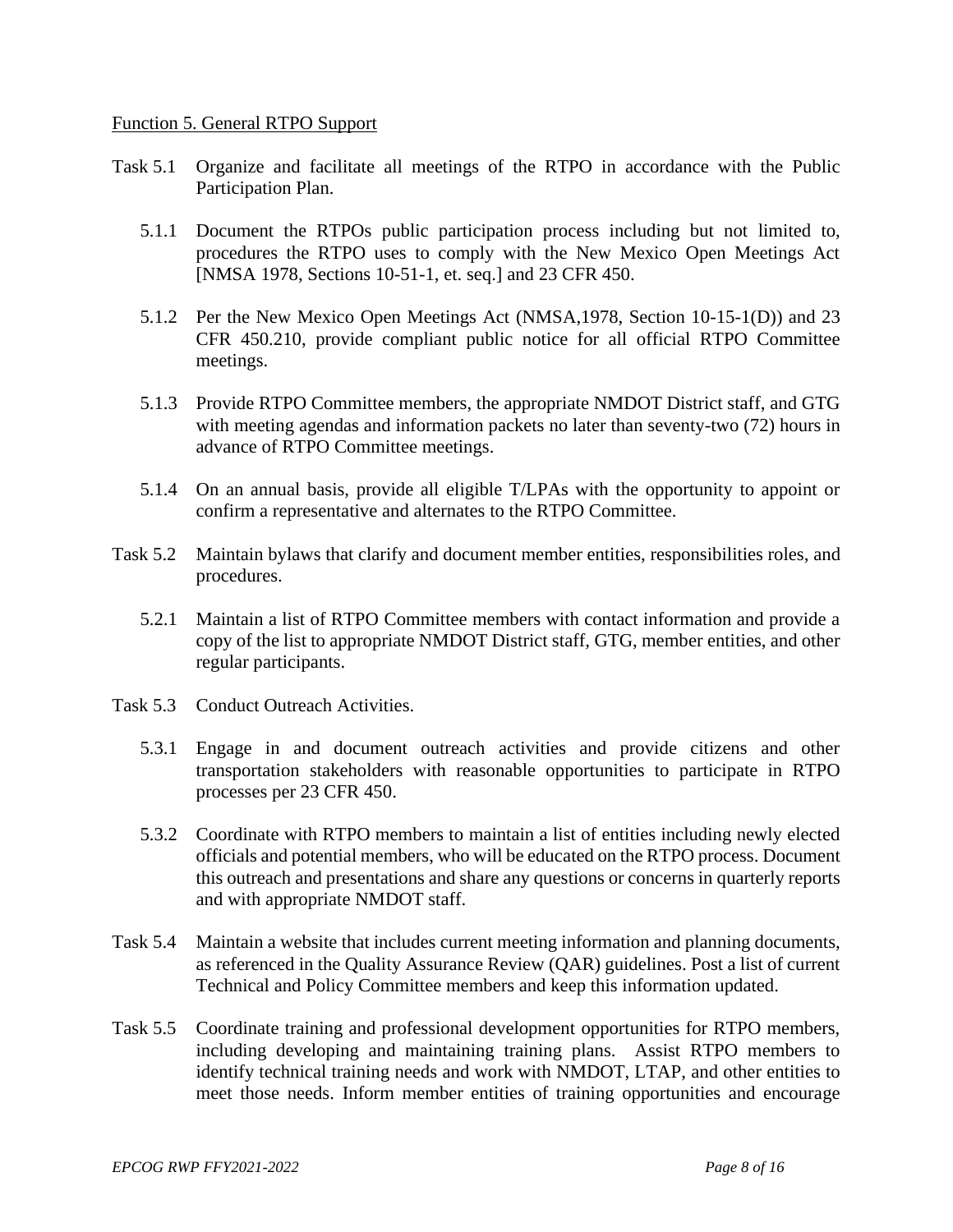# participation

| Function 5              | Budgeted<br>Hours<br>$^{\prime}21)$ | Actual<br>Hours | Other Specific<br>Costs | <b>Budgeted</b><br>Hours<br>(22) | Actual<br>Hours | Other Specific<br>Costs |
|-------------------------|-------------------------------------|-----------------|-------------------------|----------------------------------|-----------------|-------------------------|
| <b>FFY</b>              |                                     |                 |                         |                                  |                 |                         |
| 2021/2022               |                                     | N/A             |                         |                                  | N/A             |                         |
| <b>Budget</b>           |                                     |                 |                         |                                  |                 |                         |
| 1 <sup>st</sup> Quarter | 235                                 |                 |                         | 235                              |                 |                         |
| $2nd$ Quarter           | 235                                 |                 |                         | 235                              |                 |                         |
| $3rd$ Quarter           | 235                                 |                 |                         | 235                              |                 |                         |
| $4th$ Quarter           | 235                                 |                 |                         | 235                              |                 |                         |
| <b>Balance</b>          | 940                                 |                 |                         | 940                              |                 |                         |

## Function 5 Activity Tracking

| 1 <sup>st</sup> Quarter Report |  |
|--------------------------------|--|
| $\sim 2^{nd}$ Quarter Report   |  |
| $1^{3^{rd}}$ Quarter Report    |  |
| $4th$ Ouarter Report           |  |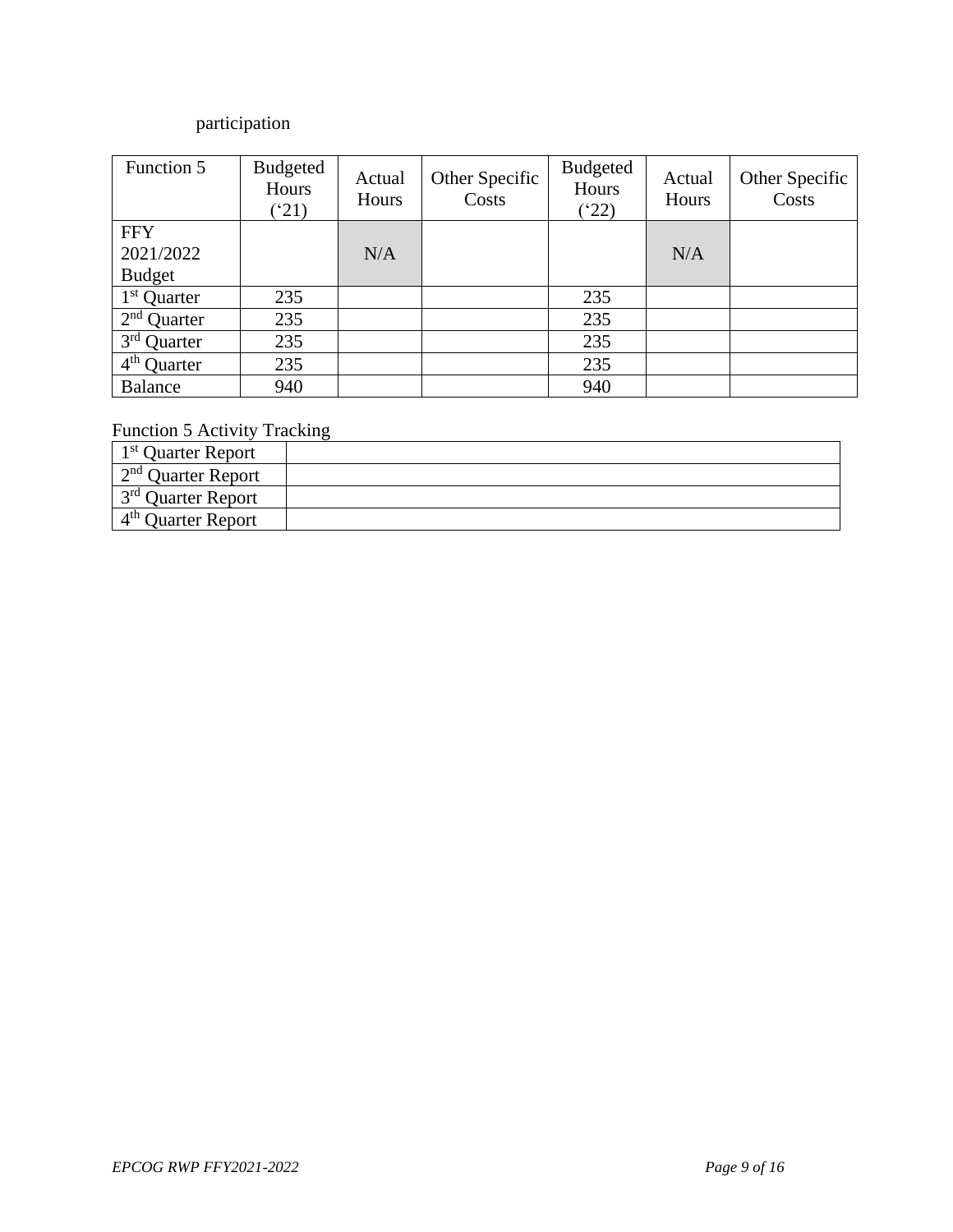#### Function 6. RTPO Administration

- Task 6.1 Produce work products that meet all quarterly work requirements and deadlines per the Planning Procedures Manual (PPM) and submit a summary of activities completed per quarter.
	- 6.1.1 Implement and monitor program expenditures in relation to the annual budget per the PPM. Ensure documentation on program expenditures and activities are available to the public online and retained as physical copies, which will be reviewed during the annual Quality Assurance Review (QAR).
	- 6.1.2 Submit quarterly Reimbursement Packets per the PPM. Include this packet as an informational item on the following RTPO Committee agenda and should reflect all costs outlined in the Invoice.
	- 6.1.3 Submit an Annual Performance and Expenditure Report (APER) each year, per the timeline and procedures documented in the PPM. The APER will be derived from the 4<sup>th</sup> quarter Quarterly Report and will include additional descriptions to summarize the activities performed in the past year.
- Task 6.2 Solicit and utilize input from RTPO board members to develop the two-year (FFY 2021- FFY 2022) Regional Work Program (RWP) for submittal to the NMDOT by deadlines outlined in the PPM.
	- 6.2.1 Coordinate the RTPO's planning program with other RTPOs and any Metropolitan Planning Organizations (MPOs) or other agencies impacted by and/or associated with activities contained in the RWP.
- Task 6.3 Develop an annual budget based on the tasks outlined in the RWP, and include costsharing methodologies and calculations for costs that are shared between various agency programs in accordance with 2 CFR 200 and the PPM. Apply and illustrate cost-sharing methodologies consistently when submitting quarterly Reimbursement Packets.
- Task 6.4 Maintain a Public Participation Plan (PPP) that addresses Title VI and Environmental Justice procedures. Ensure a specific contact person and contact information is listed. Update the PPP in accordance with the PPM schedule or as determined appropriate by RTPO members or staff.
- Task 6.5 Submit the EPCOG Financial Audit for each State Fiscal Year to the NMDOT GTG Liaison within 30 days of when the audit is released by the State Auditor's Office.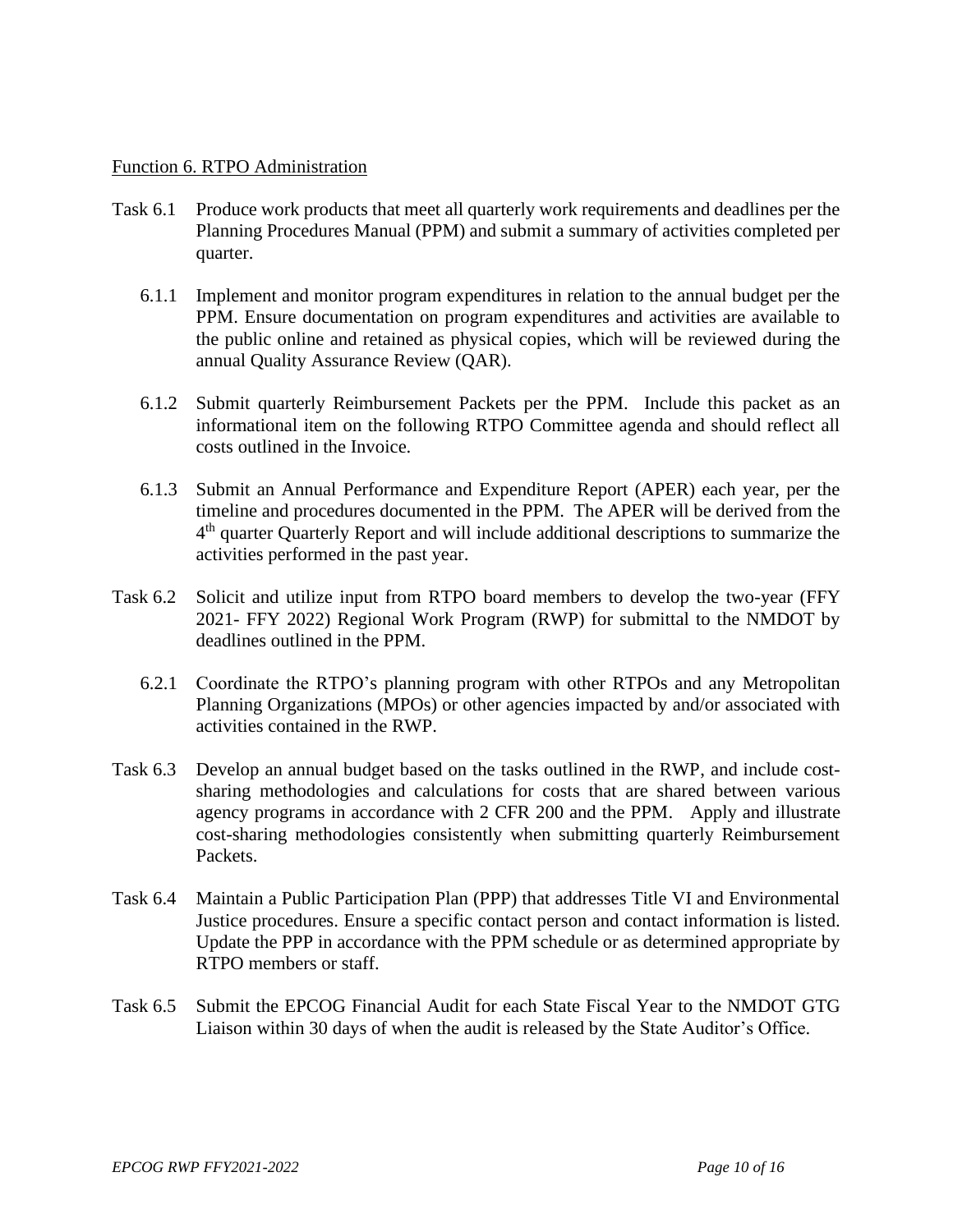| Function 6              | Budgeted<br>Hours<br>$^{\prime}21)$ | Actual<br>Hours | Other Specific<br>Costs | <b>Budgeted</b><br>Hours<br>$(^{4}22)$ | Actual<br>Hours | Other Specific<br>Costs |
|-------------------------|-------------------------------------|-----------------|-------------------------|----------------------------------------|-----------------|-------------------------|
| <b>FFY</b>              |                                     |                 |                         |                                        |                 |                         |
| 2021/2022               |                                     | N/A             |                         |                                        | N/A             |                         |
| <b>Budget</b>           |                                     |                 |                         |                                        |                 |                         |
| $1st$ Quarter           | 40                                  |                 |                         | 40                                     |                 |                         |
| $2nd$ Quarter           | 40                                  |                 |                         | 40                                     |                 |                         |
| 3 <sup>rd</sup> Quarter | 40                                  |                 |                         | 40                                     |                 |                         |
| $4th$ Quarter           | 40                                  |                 |                         | 40                                     |                 |                         |
| <b>Balance</b>          | 160                                 |                 |                         | 160                                    |                 |                         |

Function 6 Activity Tracking

| 1 <sup>st</sup> Quarter Report |  |
|--------------------------------|--|
| $2nd$ Ouarter Report           |  |
| 3 <sup>rd</sup> Ouarter Report |  |
| $4th$ Ouarter Report           |  |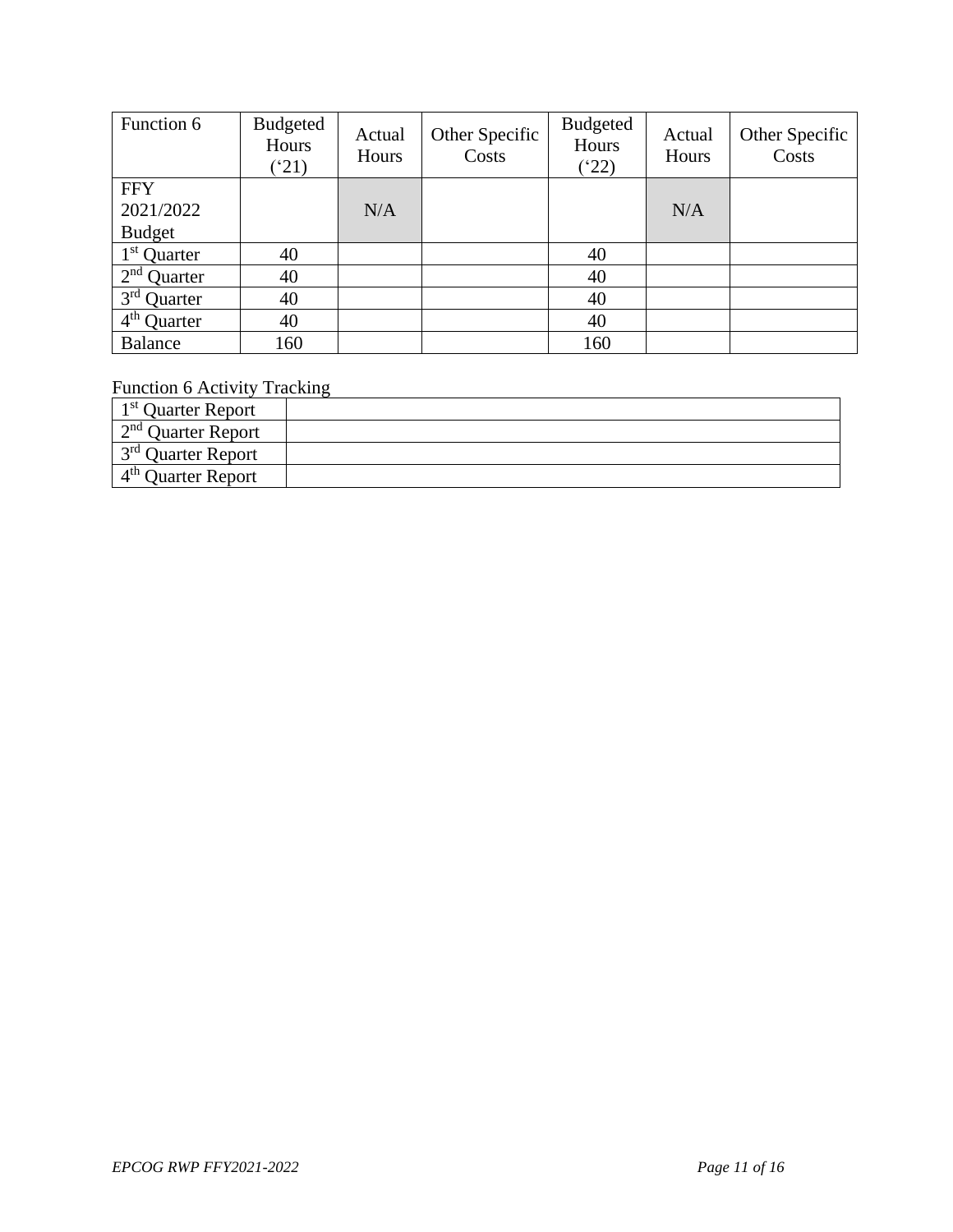Eastern Plains Council of Governments NORTHEAST & SOUTHEAST REGIONAL TRANSPORTATION PLANNING ORGANIZATION FFY 2021-2022 REGIONAL WORK PROGRAM AMENDMENTS October 1, 2021 – September 30, 2022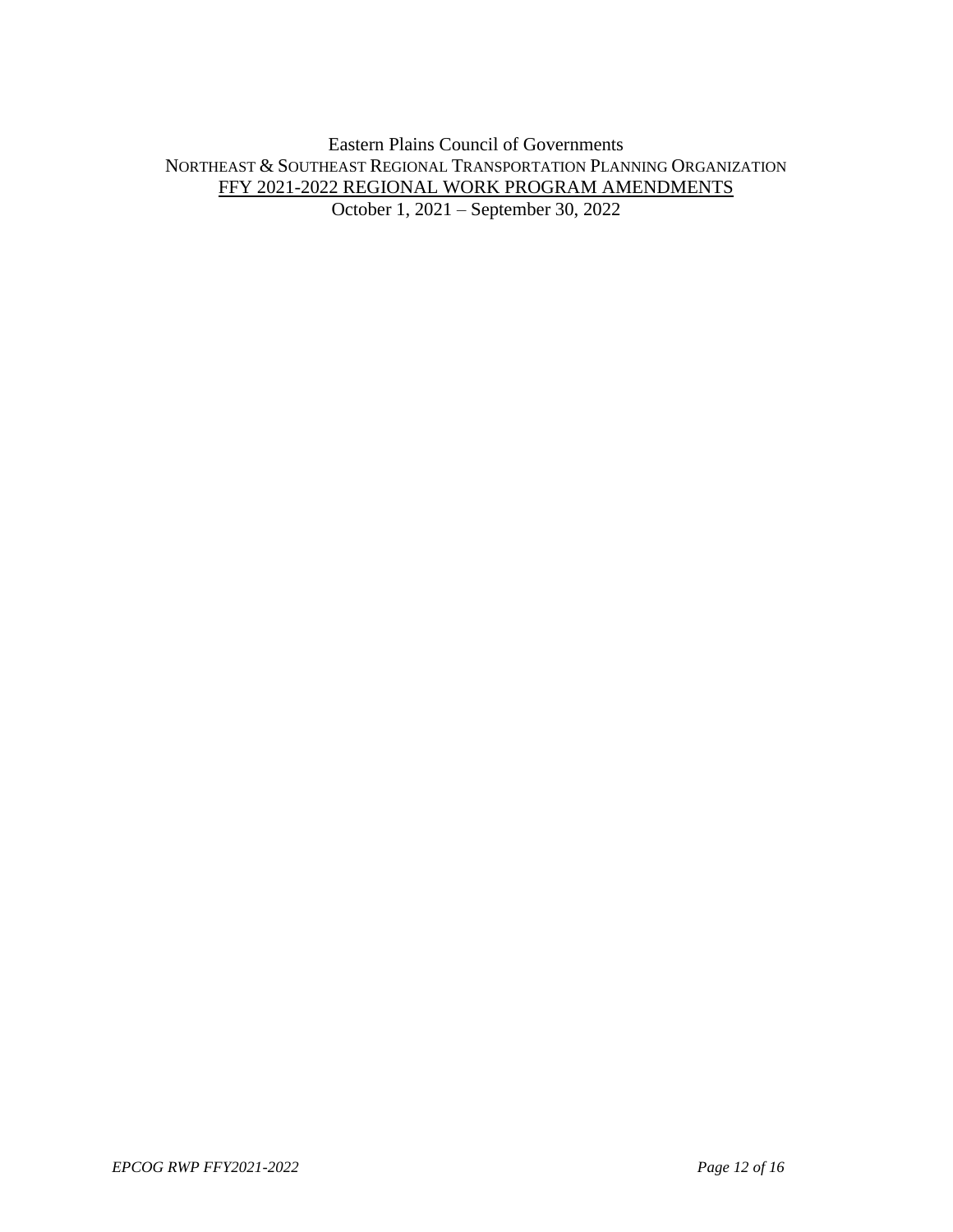#### Eastern Plains Council of Governments NORTHEAST & SOUTHEAST REGIONAL TRANSPORTATION PLANNING ORGANIZATION FFY 2021-2022 REGIONAL WORK PROGRAM BUDGET October 1, 2021 – September 30, 2022

NOTE: THIS IS A DRAFT BUDGET. EPCOG's board and the RTPOs must approve the final version. What is listed is what will be requested for acceptance by the appropriate boards.

| <b>EPCOG FFY21/22 Budget Detail</b> | <b>Total Budgeted</b><br><b>Amount</b><br><b>FFY21</b> | <b>Total Budgeted</b><br><b>Amount</b><br><b>FFY22</b> |            |
|-------------------------------------|--------------------------------------------------------|--------------------------------------------------------|------------|
| Personnel                           | \$<br>59,810.50                                        | \$                                                     | 59,810.50  |
| <b>FICA</b>                         | \$<br>4,600.00                                         | \$                                                     | 4,600.00   |
| <b>SUTA</b>                         | \$<br>300.00                                           | \$                                                     | 300.00     |
| Workman's Comp Insurance            | \$<br>475.00                                           | \$                                                     | 475.00     |
| Workman's Comp                      | \$<br>60.00                                            | \$                                                     | 60.00      |
| Medical                             | \$<br>7,000.00                                         | \$                                                     | 7,000.00   |
| Dental                              | \$<br>400.00                                           | \$                                                     | 400.00     |
| Retirement                          | \$<br>4,000.00                                         | \$                                                     | 4,000.00   |
| Per Diem                            | \$<br>5,000.00                                         | \$                                                     | 5,000.00   |
| Gas & Oil                           | \$<br>1,200.00                                         | \$                                                     | 1,200.00   |
| Vehicle Maintenance                 | \$<br>467.83                                           | \$                                                     | 467.83     |
| Vehicle Registration                | \$<br>120.00                                           | \$                                                     | 120.00     |
| Vehicle Insurance                   | \$<br>2,100.00                                         | \$                                                     | 2,100.00   |
| Property/Liability Insurance        | \$<br>4,480.00                                         | \$                                                     | 4,480.00   |
| <b>Equipment Lease</b>              | \$<br>832.00                                           | \$                                                     | 832.00     |
| Accounting                          | \$<br>3,200.00                                         | \$                                                     | 3,200.00   |
| Professional Services/Audit         | \$<br>4,480.00                                         | \$                                                     | 4,480.00   |
| Office & Cleaning Supplies          | \$<br>1,000.00                                         | \$                                                     | 1,000.00   |
| Subscriptions/Dues/Registrations    | \$<br>1,500.00                                         | \$                                                     | 1,500.00   |
| <b>Legal Publications</b>           | \$                                                     | \$                                                     |            |
| Advertising                         | \$<br>80.00                                            | \$                                                     | 80.00      |
| Postage                             | \$<br>50.00                                            | \$                                                     | 50.00      |
| Data Processing/Software            | \$<br>872.00                                           | \$                                                     | 872.00     |
| Office Cleaning & Maintenance       | \$<br>131.20                                           | \$                                                     | 131.20     |
| Telecommunications                  | \$<br>880.00                                           | \$                                                     | 880.00     |
| Gas & Electric                      | \$<br>1,088.00                                         | \$                                                     | 1,088.00   |
| Water                               | \$<br>80.00                                            | \$                                                     | 80.00      |
| Garbage                             | \$<br>86.40                                            | \$                                                     | 86.40      |
| Sewer                               | \$<br>83.20                                            | \$                                                     | 83.20      |
| Legal & Attorney Fees               | \$<br>102.00                                           | \$                                                     | 102.00     |
| Printing                            | \$<br>7.50                                             | \$                                                     | 7.50       |
| <b>TOTAL</b>                        | \$<br>104,485.63                                       | \$                                                     | 104,485.63 |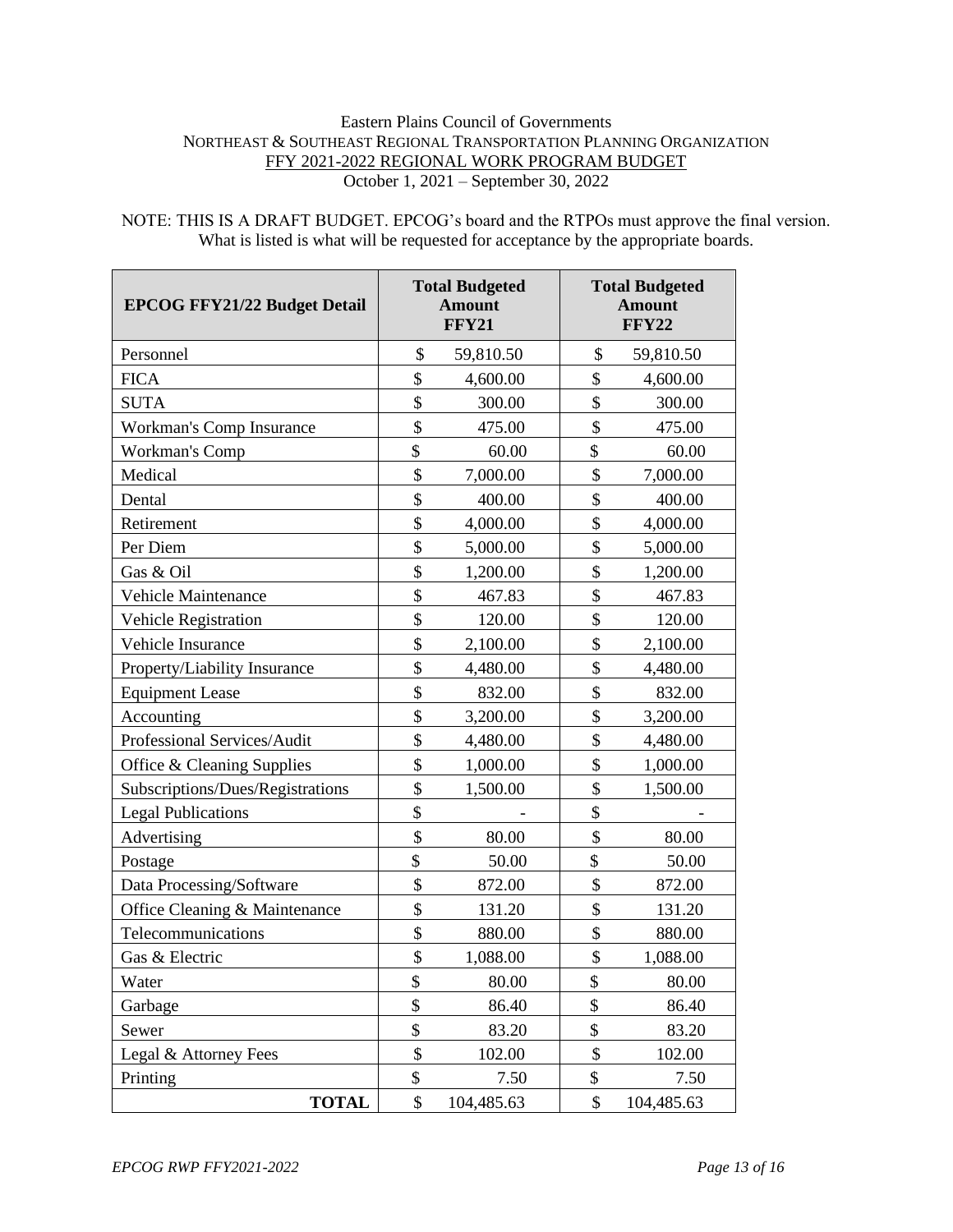| Local Match $(20\%)$ |          | 20,897.13 |
|----------------------|----------|-----------|
| Federal Share (80%)  | 3,588.50 | 83,588.50 |

|                            |               | % of Total    |  |
|----------------------------|---------------|---------------|--|
| Title                      | <b>Amount</b> | <b>Salary</b> |  |
| <b>Executive Director</b>  | \$11,810.50   | 18.17%        |  |
| <b>Executive Assistant</b> | 6,080.00      | 15.20%        |  |
| Deputy Director            | \$11,600.00   | 25.78%        |  |
| <b>Regional Planner</b>    | \$25,200.00   | 70.00%        |  |
| Grant                      |               |               |  |
| Administrator              | 5,120.00      | 32.00%        |  |
| TOTAL                      | 59,810.50     |               |  |

EPCOG utilizes the allocation method whereby all costs are treated as direct costs. Joint costs are prorated individually as a direct cost to each category/line-item. Joint costs are prorated based on historical data and as well as the measurement of activity given to each award or program. Joint costs where programs generally benefit in all are allocated out based on the program's share of the overall planned budget. NMDOT is charged at 32% for shared costs. All other costs are typically direct to the benefiting program or activity.

Line-Item Descriptions:

Personnel – Personnel are budgeted based on the amount of work that is planned for the fiscal year of the COG. Real time spent on each program is reported by employees and charged accordingly. Hourly employees (non-exempt) are charged a fixed hourly rate. Exempt employees are charge to the program proportionate to the hours they report (e.g. if an employee must spend a whole day at an NMDOT meeting, that whole day would be charged against NMDOT.).

FICA – FICA is charged by a rate of 7.65%/

SUTA – SUTA is charged at 0.33% up to a total amount of \$24,200. Once the total contribution is reached, SUTA is no longer assessed.

Workman's Comp/Insurance - This is assessed on current rates set for by state/federal laws and regs.

Medical – EPCOG covers 75% of medical insurance for employees that enroll, including their dependents or spouse, should they opt to.

Dental – EPCOG covers 100% of dental insurance should an employee choose to enroll. EPCOG does not cover spouses or dependents of employees.

Vision – EPCOG covers 100% of vision insurance should an employee choose to enroll. EPCOG does not cover spouses or dependents of employees.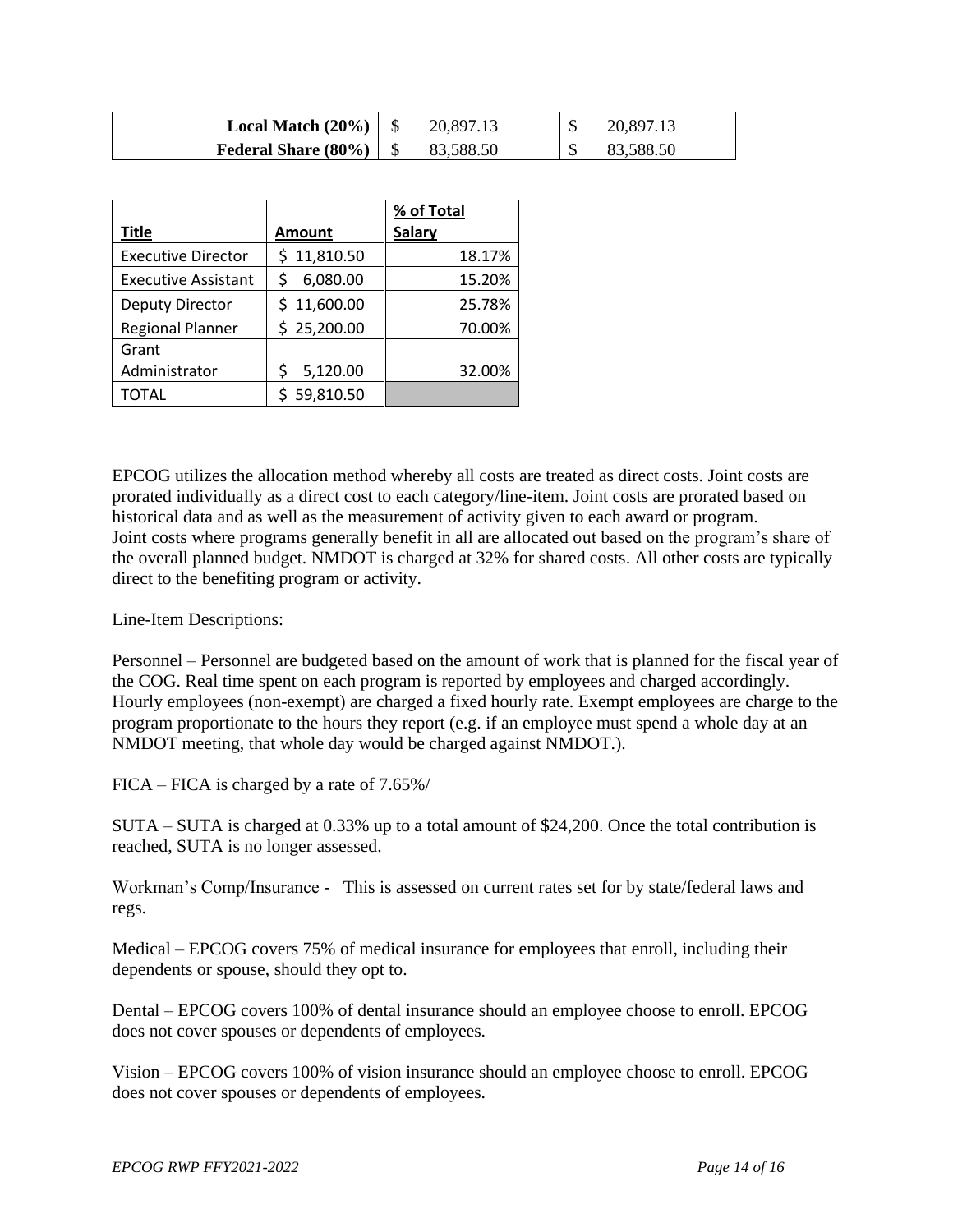Retirement – after 1 year of employment, an employee may choose to enroll on the COG's retirement plan. EPCOG will match 6% of the employee's wage should the employee opt in to the COG's retirement plan.

Per Diem – Per diem is generally a direct cost where the benefit of the task is assessed to its respective program. Where the benefit is in general, the cost to NMDOT will be charged the 32% rate explained above.

Gas & Oil – Gas is charged directly per program in the method explained in Per Diem. Oil (such as oil changes) are shared to all programs, in which case the 32% is utilized.

Vehicle Maintenance – This is considered a general benefit to programs and is generally allocated at the 32% rate.

Vehicle Insurance – This is generally allocated at the 32% rate.

Vehicle Registration – This too is considered a general benefit as is allocated at the 32% rate.

Property/Liability Insurance – This is allocated at the 32% rate.

Equipment Lease – This is generally allocated based on the 32% rate. This may vary if a specific program purchases an equipment under a lease – this would be a direct cost in such a case.

Office & Cleaning Supplies – general supplies are allocated at the  $32\%$  rate. Supplies that directly benefit a program or award is directly charged as appropriate.

Accounting – This is a professional service offered to EPCOG under a contract by a CPA firm. This is allocated at the 32% rate.

Professional Services/Audit – This line item is generally allocated by 32% for such services that serve all programs, such as an audit. Other contracts may fall under this item description and will be appropriately charged based on program benefit (direct cost).

Subscriptions/Dues/Registrations – These are charged directly to the benefiting program or allocated based on the program benefit. A general benefit to all programs is charged at 32% allocation rate.

Legal Publications – This is done on a general allocation rate of 32% or as a direct cost if a specific program benefits in proportions different than the general.

Advertising – This is a direct cost based on benefit to the program. General advertising may be allocated by the 32% should all programs benefit.

Postage – Postage is entered on a metered system by program code and is therefore a direct cost to the benefiting program.

Data Processing/Software – This is a direct cost unless it is calculated to be a general allocation or joint cost.